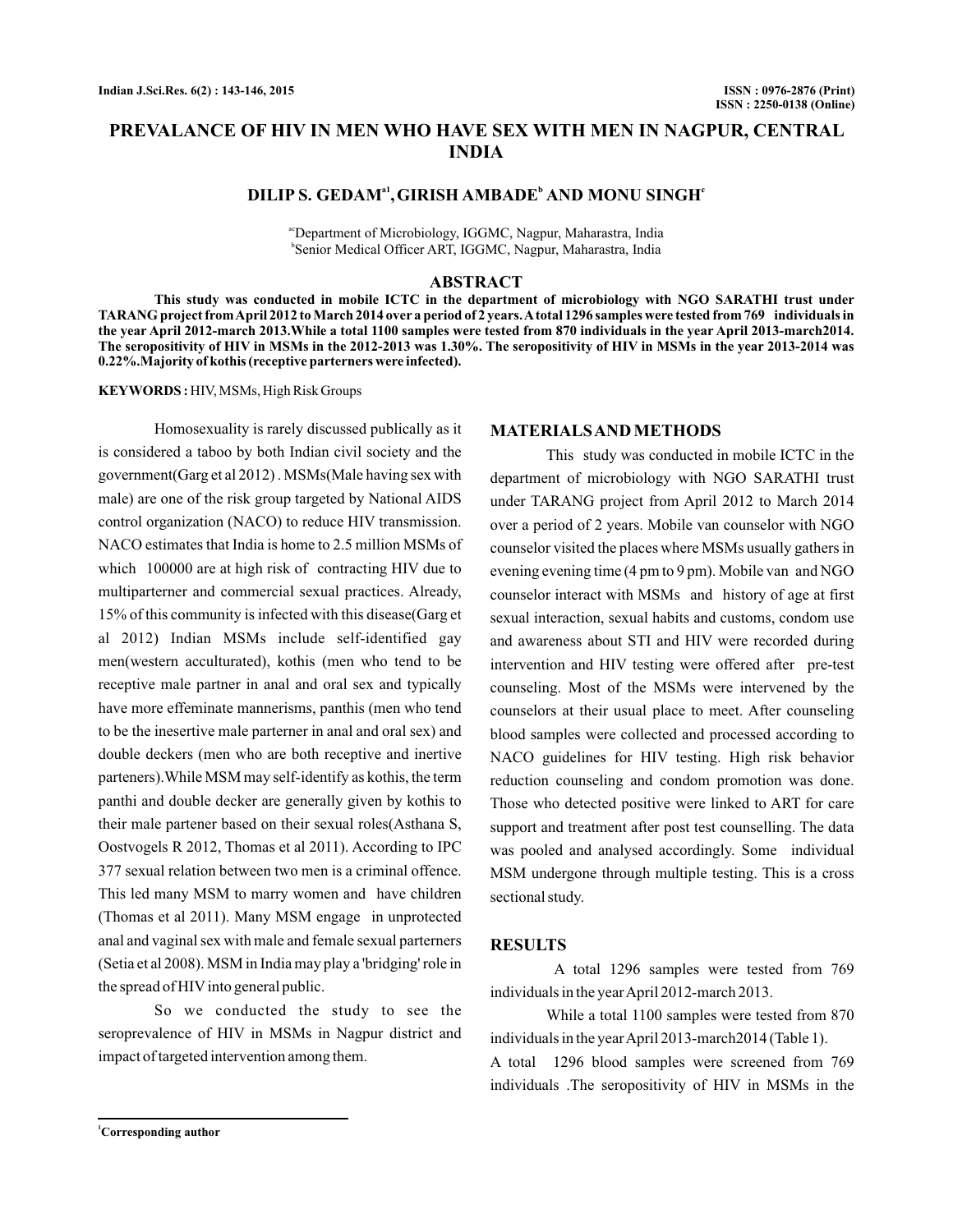#### **GEDAM ET AL. : PREVALANCE OF HIV IN MEN WHO HAVE SEX WITH MEN IN NAGPUR...**

| Age in year | Kothi | Panthi | Double Decker |
|-------------|-------|--------|---------------|
| 17-25       | 369   | 280    | 150           |
| 26-35       | 270   |        | 101           |
| 36-45       | 98    | 88     | 68            |
| >45         | 32    | 43     | 33            |
| Total       | 79C   | 500    | 340           |

**Table 1 : Age Wise Distribution of MSM**

**Table 2 : HIV Testing in Individuals and HIV Seropositivity in 2012-2013(N=769)**

| <b>MSM</b>    | Once | twice | $>$ twice | <b>Total</b> | Seropositivity $(\% )$ |
|---------------|------|-------|-----------|--------------|------------------------|
| Kothi         | 386  | 234   |           | 629          | $7(0.91\%)$            |
| Panthi        | 227  | 160   |           | 398          | $2(0.26\%)$            |
| Double decker | 156  | .10   |           | 269          | $1(0.13\%)$            |
| <b>Total</b>  | 769  | 504   | 23        | '296         | $0(1.30\%)$            |

**Table 3 : HIV Testing in Individuals and HIV Seropositivity in 2013-2014(N=870)**

| <b>MSM</b>    | Once | Twice | > twice | Total | Seropositivity $(\%)$ |
|---------------|------|-------|---------|-------|-----------------------|
| Kothi         | 413  | 130   |         | 545   | $2(0.22\%)$           |
| Panthi        | 273  | 65    |         | 339   |                       |
| Double decker | 184  | 32    |         | 216   |                       |
| <b>Total</b>  | 870  | 227   |         | 1100  | $2(0.22\%)$           |

**Table 4 : Shows Prevalence of HIV in MSM in Four Regions of India**

| Sr no | Region | Author/ SACS      | Year | Prevalence $(\% )$ |
|-------|--------|-------------------|------|--------------------|
|       | South  | Subramanium et al | 2013 | $9.7\% - 10.9\%$   |
|       | North  | Garg <i>et al</i> | 2012 | $4\%$              |
|       | East   | Ghosh et al       | 2012 | 5.6 $\%$           |
|       | West   | <b>MSACS</b>      | 2011 | 12.%               |

2012-2013 was 1.30%.Kothis showed the highest seropositivity for HIV (0.91%), followed by panthis (0.26%) and double decker (0.13%) (Table 2).

A total 1100 blood samples were screened from 870 individuals. The seropositivity of HIV in MSMs in the year 2013-2014 was 0.22%. The seropositivity in kothis were 0.22%. None of the panthis and double decker were positive (Table 3).

## **DISCUSSION**

National AIDs control programme in India has been recognized globally as a success story. The adult HIV prevalence at national level has been continued its steady decline. Decline have been achieved among Men who have sex with Men (7.41% in 2007 to 4.43% in 2011) (Ministry of Health and family welfare 30 Nov 2012, HIV Sentinel Surveillance 2010-2011). In a facility based survey conducted in selected areas of Delhi (2006) a HIV prevalence of 12.3% (NACO HSS 2008). Setia et al., 2008 have reported a combined estimate of HIV prevalence of 16.5% among MSM in India from 5 different studies. While Soloman et al., 2010 showed 9% HIV prevalence. In Maharashtra Mumbai plays a huge role, HIV prevalence in Mumbai city is believed to be above 12% (HSS 2010-2011). Garg et al., 2012 showed 4% prevalence of HIV among MSMs. Nair et al noticed that there are regional variations in HIV prevalence among MSM and transgender and injecting drug users. Ghosh et al., 2012 observed 5.6% prevalence of HIV in MSM who were co-infected with HSV. Maharashtra state AIDS control society in 2011 noted HIV prevealence in MSMs was10% (HSS 2010-11, Times of India Nov 06, 2014).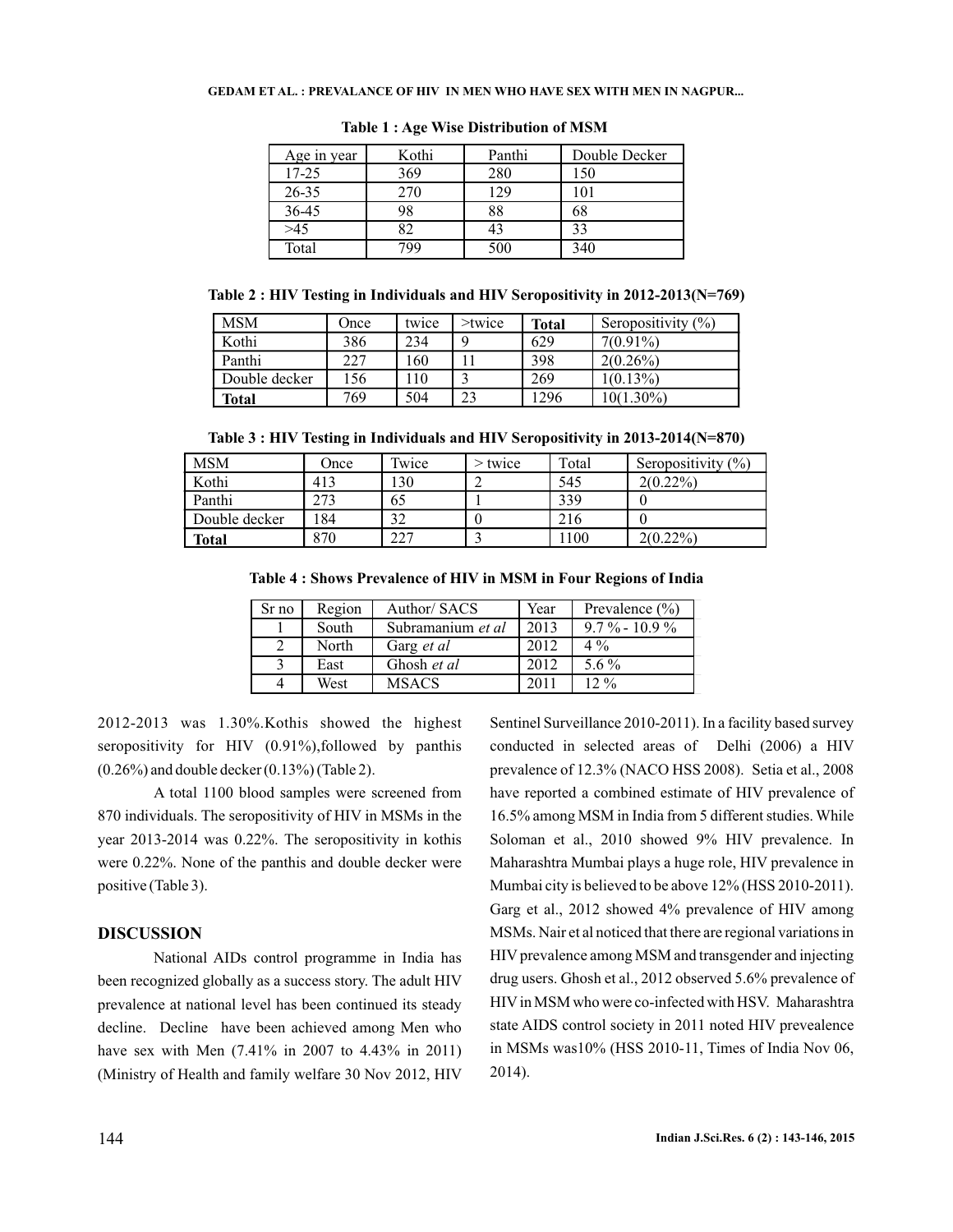#### **GEDAM ET AL. : PREVALANCE OF HIV IN MEN WHO HAVE SEX WITH MEN IN NAGPUR...**

In the present study prevalence of HIV is very low and showed declining trends .It was 1.30% in the year 2012-2013 and 0.22% in the year 2013-2014. Prevalence of HIV among MSMs shows regional variation (Table 4). Delhi in 2008-2009 annual report considered a high risk state with 11.7% MSM (NACOAnnual Report 2008-09).

National AIDs control organization started targeted intervention programme for high risk group in 2008 because HIV epidemic in India is concentrated in high risk group. In this study counselor interact with MSMs every month through SARATHI TRUST and distributed condom and educated them about the safe sexual practices and awareness about HIV/AIDS and various STIs. In the presnt study the HIV prevalence was more in kothis (0.91% in 2012-2013 and 0.22% in 2013-2014) who were male receptive parterners. The education status of MSMs in our study was 70% were graduate, 10% were secondary and higher educated, 10% were having primary education and 10% were illiterate. Out of 70% literate MSMs 15% were businessman. Eighty percent MSMs have knowledge about STD and AIDs. None of the MSM was commercial sex worker and one third MSMs were married.

### **CONCLUSION**

So from this study we concluded that HIV prevalence in MSMs in and around Nagpur is very low and it is declining over a period of time due to targeted intervention Programme.At national level it is observed that HIV prevalence is declining and shows regional variation.India is on track to achieve the global targets of 'Zero new infection, Zero aids related death and Zero discrimination'.

### **ACKNOWLEDGEMENT**

We sincerely acknowlegde SARATHI TRUST Nagpur, for their cooperation and data sharing.

### **REFERENCES**

prevention.Soc Sci Med., **52**:707-21. Asthana S. and Oostvogels R., 2001. The social construction of male 'homosexuality' in India:implication for HIV transmission and

- Garg T., Chander R., Jain A. and Barara M., 2012. Sexually transmitted diseases among men who have sex with men : A retrospect analysis from Suraksha clinic in a tertiary hospital. Indian Journal of sexually transmitted disease and AIDS 2012, 33(1): 16-19
- Ghosh I., Ghosh P., Bharti A. C., Mandal R., Biswas J. and Basu P., 2012. Prevalence of human papillomavirus and co-existent sexually transmitted infections among female sex workers, men having sex with men and injectable drug abusers from eastern India. Asian Pac J Cancer Prev., 13(3):799-802.
- HIV Sentinel Surveillance 2010-2011. A technical Brief.National AIDS Control Organisation, Ministry of Health and Family Welfare ,Government of India. December 2012.
- Nair R., Nair S. C., Malhotra S. and Sachdeva A., 2012. Shifting trends of HIV epidemiology among most at risk groups in India.Int J Med Sci and Public Health, **1**(2):18-31.
- National Aids control organization.Annual Report 2008-2009.Available from http://nacoonline. org/upload publication/Annual\_Report\_ NACO\_2008-09.pdf (last accessed on 2010 feb 18.
- National Aids control organization.HIV sentinel surveillance and HIV estimation-feb 2008.pdf (last accessed on 2008 may 05).
- Press information Bureau Government of India,Ministry of Health and family welfare 30 Nov 2012, 18:40 IST.
- Setia M. S., Brassard P., Jerajani H. R., Bharat S., Gogate A. and Kumta S., et al., 2008. Men who have sex with men in India: A systematic review of literature. LGTB Health Res, 4:51-70.